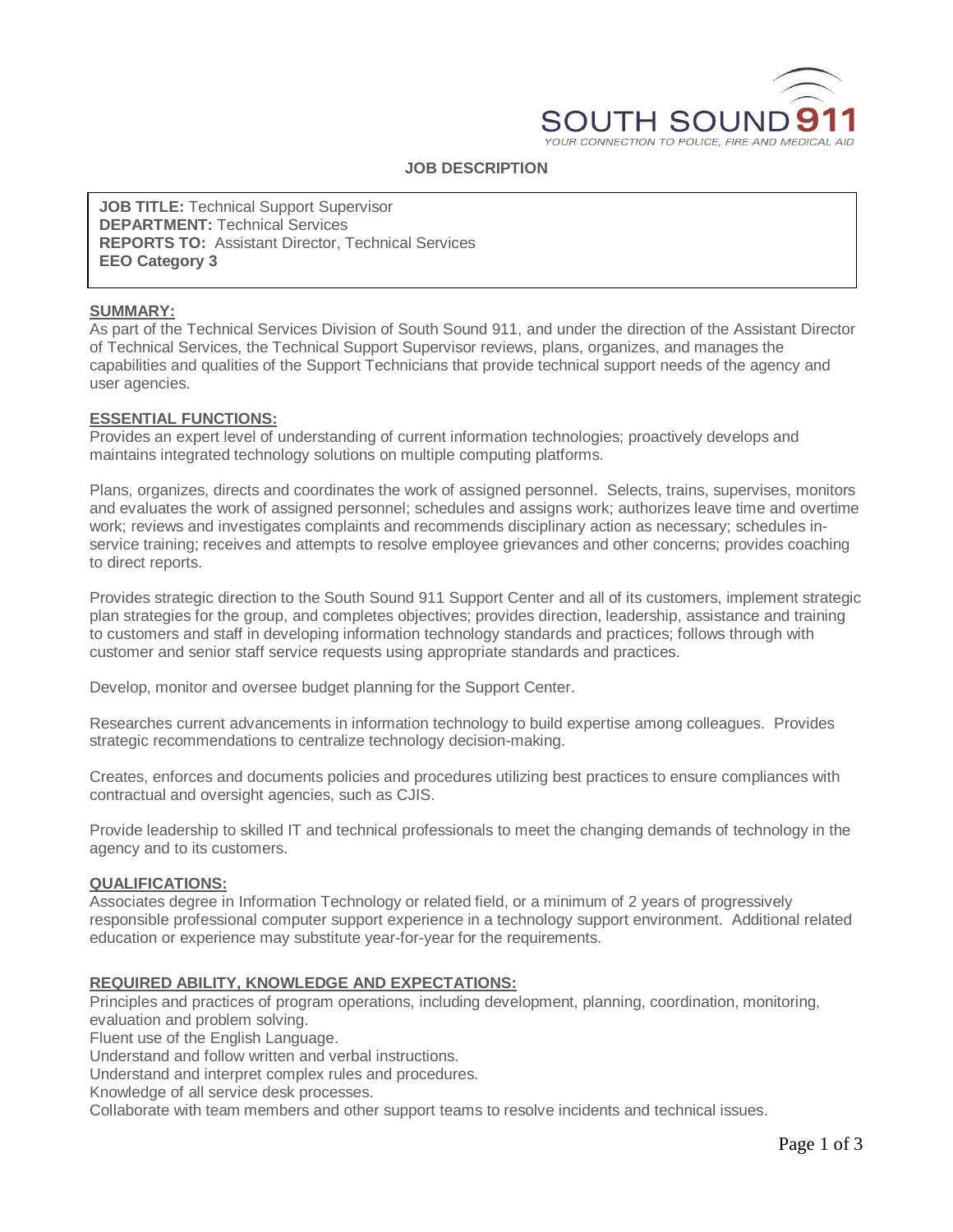Knowledge of Support Ticketing application to respond to staff help request and service.

Understand wireless networking, VPN, SMS, Remote Desktop

Skilled in Mobile Device Troubleshooting

Proficiency with Exchange Administrator

Proficiency with Active Directory

Excellent customer service, in a fast pace and challenging environment

Read, interpret, explain, apply and follow applicable policies and procedures

The ability to create a professional conducive work environment in the event of a schedule or unscheduled major event.

Excellent Verbal and Written communication skills

Follow safety rules and regulations

Research methodology, data collection, analysis and reporting.

Technical skills to apply towards data analysis, business process modeling, and other advanced technologies. Proficient computer skills including knowledge of and experience with computer databases such as Microsoft Access and SQL Server.

Strong working knowledge and experience with a variety of administrative products including but not limited to Microsoft Office, Adobe, Eden, etc.

Communicate efficiently and effectively both orally and in writing using tact, patience and courtesy.

Maintain cooperative and effective working relationships with others.

Organize work to meet schedules and timelines.

Work confidentially and with discretion, and maintain a professional demeanor while resolving emotional issues with personnel at all levels of the organization.

Understanding of the operation of public safety agencies.

# **LICENSES, CERTIFICATES AND OTHER REQUIREMENTS:**

A valid Washington State driver's license may be required. MCP and A+ certifications are desired.

# **PHYSICAL REQUIREMENTS:**

The physical demands described here are representative of those that must be met by an employee to successfully perform the essential functions of this job. Reasonable accommodations may be made to enable individuals with disabilities to perform the essential functions.

While performing the duties of this job, the employee is regularly required to sit at a computer terminal, frequent walking both indoors and out; use hands to finger, handle, or feel and talk or hear. The employee is frequently required to reach with hands and arms. The employee is occasionally required to stand, stoop, or kneel. The employee must occasionally lift and/or move up to 25 pounds. Specific vision abilities required by this job include close vision, distance vision, peripheral vision, depth perception and ability to adjust focus.

### **WORKING ENVIRONMENT:**

Office environment with frequent interruptions. The noise level in the work environment is usually quiet. This position will interact with employees and customers on a daily basis. Office environment is subject to 24/7 emergency call out and traveling to different locations to conduct work.

### **MACHINES/TOOLS/EQUIPMENT/WORK AIDS:**

Personal computer, copy machines, telephone, fax machine, E-mail, calculators, head sets, printers.

### **POTENTIAL HAZARDS:**

The hazards are consistent within an office environment.

| <b>Activity</b> | <b>Percentage of time</b> | <b>Activity</b>   | <b>Pounds</b> |
|-----------------|---------------------------|-------------------|---------------|
| Standing        | 10% of time               | Pulling & Pushing | 25 lbs.       |
| Walking         | 10% of time               | _ifting           | 25lbs.        |
| Sitting         | 80% of time               | Carrving          | 25lbs.        |

# **ANALYSIS OF PHYSICAL DEMANDS OF POSITION**